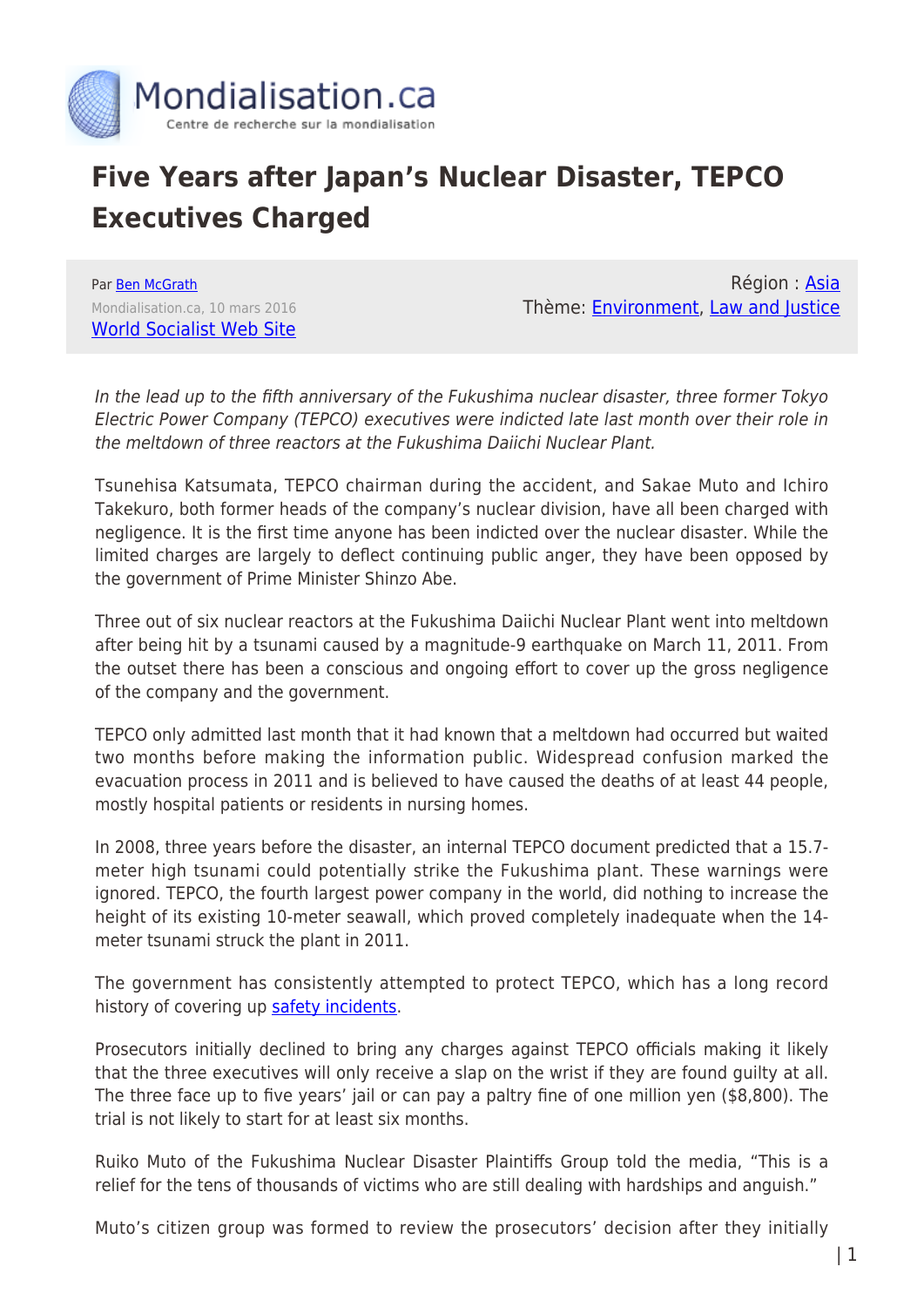refused to press charges against the TEPCO officials. Under Japanese law, citizen groups can demand such a review.

After the first group's demand for charges against TEPCO officials was rejected, a second body, known as a Committee of Inquest for Prosecution, was formed. It reached similar conclusions but once again no charges were filed. Another committee was established to demand indictments and while rare, its decision is binding on prosecutors.

The culpability of TEPCO and Japanese governments, present and past, is beyond doubt. A report by the Japanese parliament's Nuclear Accident Independent Investigation Commission (NAIIC) in 2012 stated that there was a "cozy relationship between the operators, regulators and academic scholars" that "prioritized the interests of their organizations over the public's safety."

Over 15,000 people were killed in the earthquake and tsunami in northern Japan. While no deaths have been directly linked to the release of radiation from the reactors, there are widespread concerns that health problems may emerge in the future. It is also unclear what impact the disaster will have on the environment. Greenpeace Japan has stated in a recent report that it had found high concentrations of radiation in new leaves and mutations in fir trees and butterflies.

Five years since the disaster, water continues to flow into the stricken TEPCO plant where it becomes contaminated with radioactivity. The radioactive water is being pumped into tanks with more than 1,000 tanks now full and the number growing. TEPCO has stated that it may take 40 years to complete the complex decommissioning of the reactors and clean-up.

More than 160,000 people were forced to evacuate the area following the Fukushima meltdown and about 59,000 people continue to live in barrack-style temporary homes. While the government has built some public housing, 7 percent of the homes built in the three prefectures of Fukushima, Iwate and Miyagi remain empty, highlighting the refusal of the government to adequately meet the needs of the victims. High rents have prevented some of those in temporary housing from moving.

Nuclear plants in Japan are being brought back online in defiance of public opinion polls which regularly indicate that a majority of those surveyed oppose the use of nuclear power.

Two reactors were restarted last August and October respectively at the Sendai nuclear plant in Kagoshima Prefecture by the Kyushu Electric Power Company. The Sendai plant is just 50 kilometres from the Mount Sakurajima volcano, which erupted on February 5. Kyushu Electric Power management said there was no impact from the eruption and the company would not be taking any special precautions.

In January, Kansai Electric Power Company activated its No. 3 reactor, followed by its No. 4 reactor in late February, at the Takahama plant in Fukui Prefecture. The No. 4 reactor, however, has experienced operating problems on two occasions and has been shut down. Contaminated water was found leaking during tests on February 20. It was reactivated on February 26 but shut down suddenly three days later. The exact cause is still not known.

While these issues continue to fuel popular hostility to nuclear power, the opposition Democratic Party of Japan (DPJ) is attempting to capitalise on this by placing the blame solely on Prime Minister Shinzo Abe.